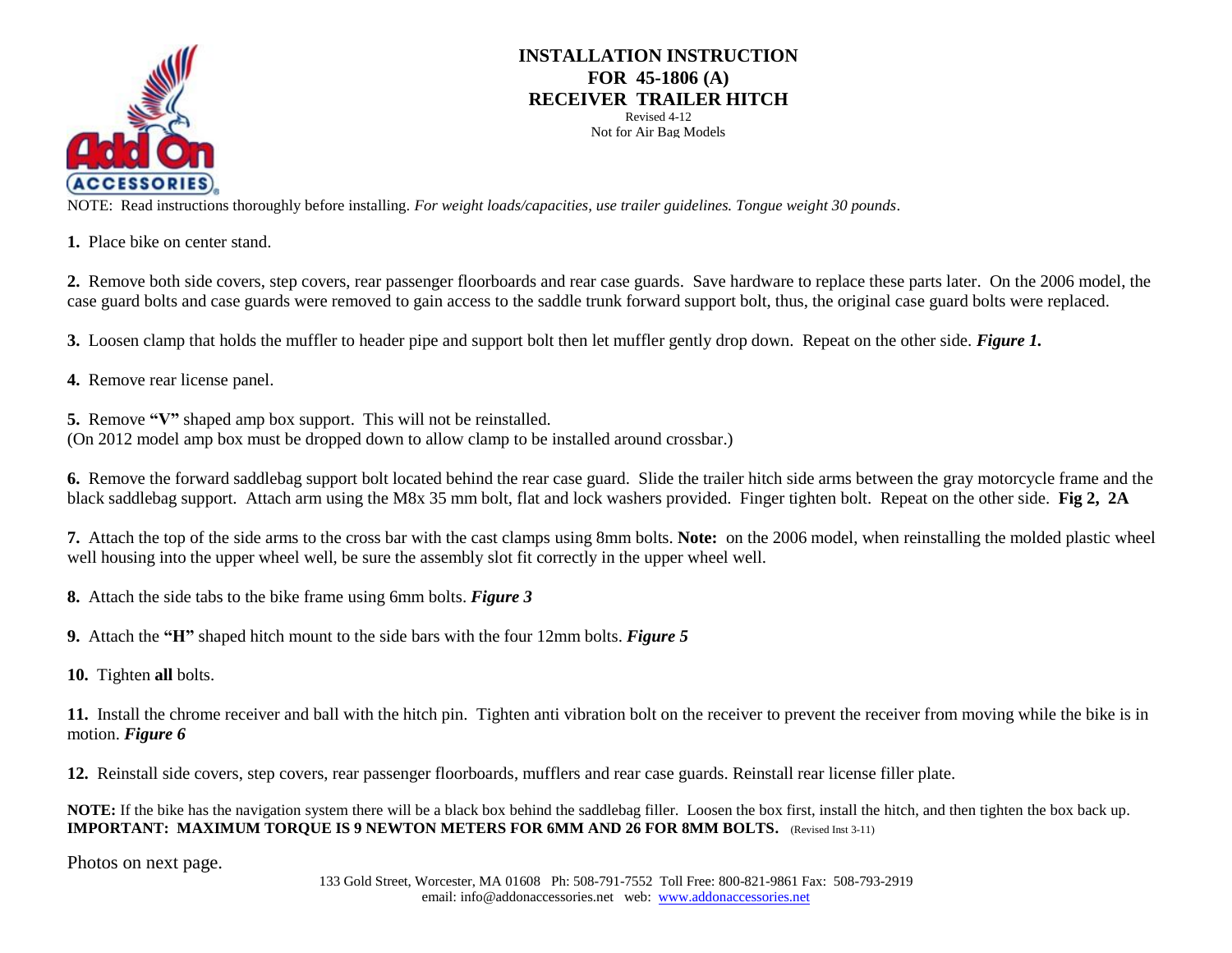

Figure 5 Figure 6 **Figure 6** Arms, H bracket, receiver